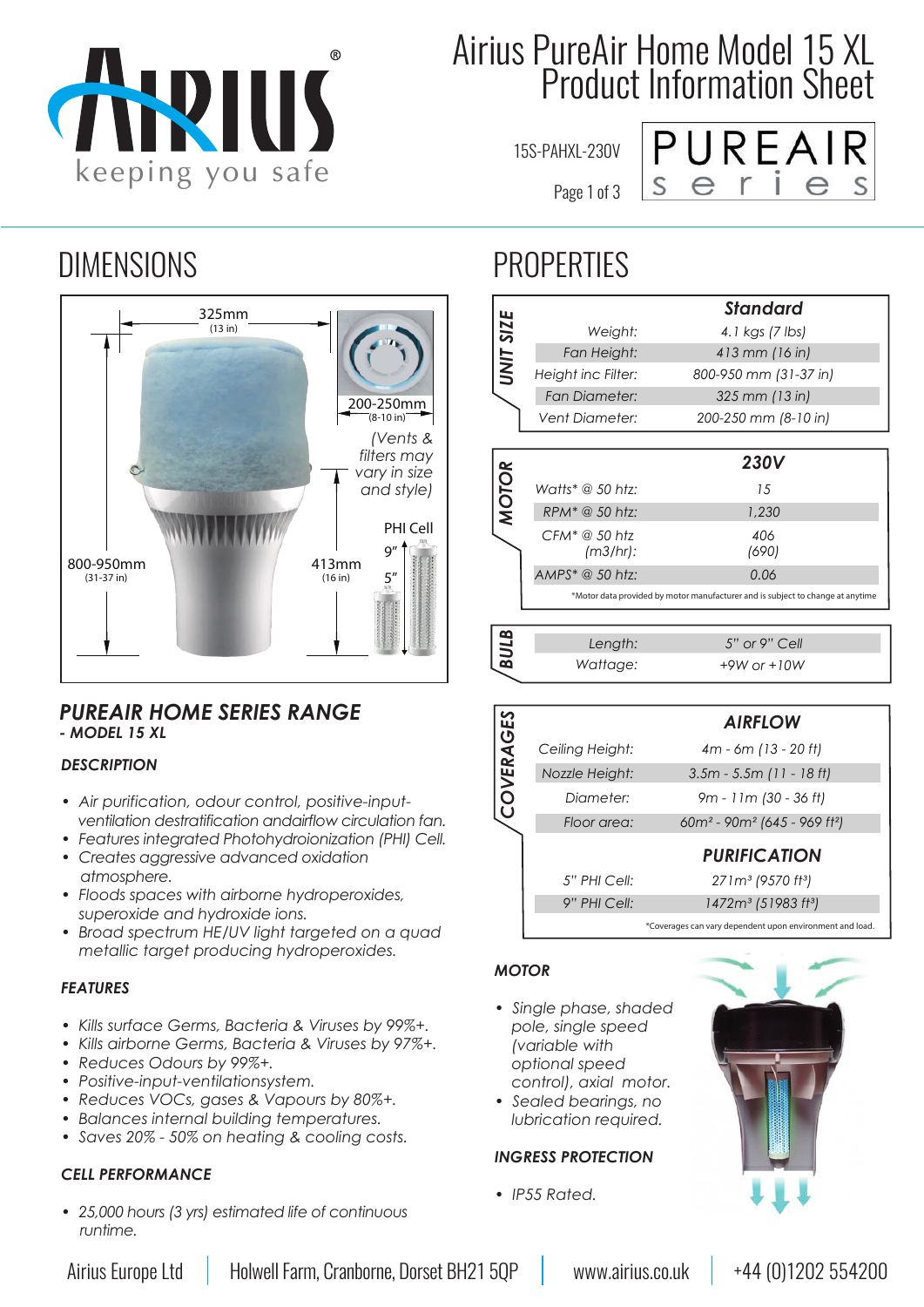

# Airius PureAir Home Model 15 XL Product Information Sheet

15S-PAHXL-230V



### **PROPERTIES**

### *HOUSING & COMPONENTS*

- *ï ABS Resin Inc. internal fixed blade stator.*
- *ï 5VA flame resistance rating.*
- *ï Washable and replaceable air and pollen filter.*
- *ï Hydrated catalytic matrix cell (Quad-Metallic).*
- *ï UV bulb encased in a protective poly tube & entire assembly is encased in a protective metal cell.*

#### *OPERATING TEMPERATURES*

- *ï Operating Temp = -20°C (-4°F) to 70°C (158°F)*
- *ï Thermal shut off = 110°C (230°F)*
- *ï Reset = 90°C (195°F)*

#### *NOISE LEVEL*

*ï 3 Metres = 0 - 21 dB(A)*

#### *COLOUR*

- *ï White as standard.*
- *ï Can be tailor painted to your colour specifications.*

#### *ACCESSORIES & OPTIONS*

*ï Speed Controls - On/off speed controls allow for variable output from Airius unit. 1 AMP and 5 AMP controls available.*

#### *PUREAIR HOME COMPONENTS*

- **Air Purification Fan · Airflow & Pollen Filter** 
	-



**· Ceiling Hanging Vent · PHI Cell** 







#### *OPERATION*

*ï Designed to operate 24 hours-a-day, 7 days-a-week to protect against airborne mould, bacteria, viruses, odours and VOCs and save heating & cooling costs.* 

#### *MAINTENANCE*

- *ï No maintenance required.*
- *ï If the Photohydroionization Cell fails, contact manufacturer.*

#### *WARRANTY*

- *ï 5 years parts and workmanship from shipping date on fan unit.*
- *ï 1 years parts and workmanship from shipping date on Photohydroionization Cell.*
- *ï 120 day money back guarantee UK only (T's & C's apply).*

#### *SAFETY PRECAUTIONS*

*ï UV bulb is encased in a protective poly tube to prevent any glass or mercury breakage/leakage.*

#### *AIRFLOW CIRCULATION & VENTILATION*

*ï Air circulated into the main living area from the space above increases air pressure, forcing old dirty air out and encourages full airflow circulation and purification coverage.*



Page 2 of 3